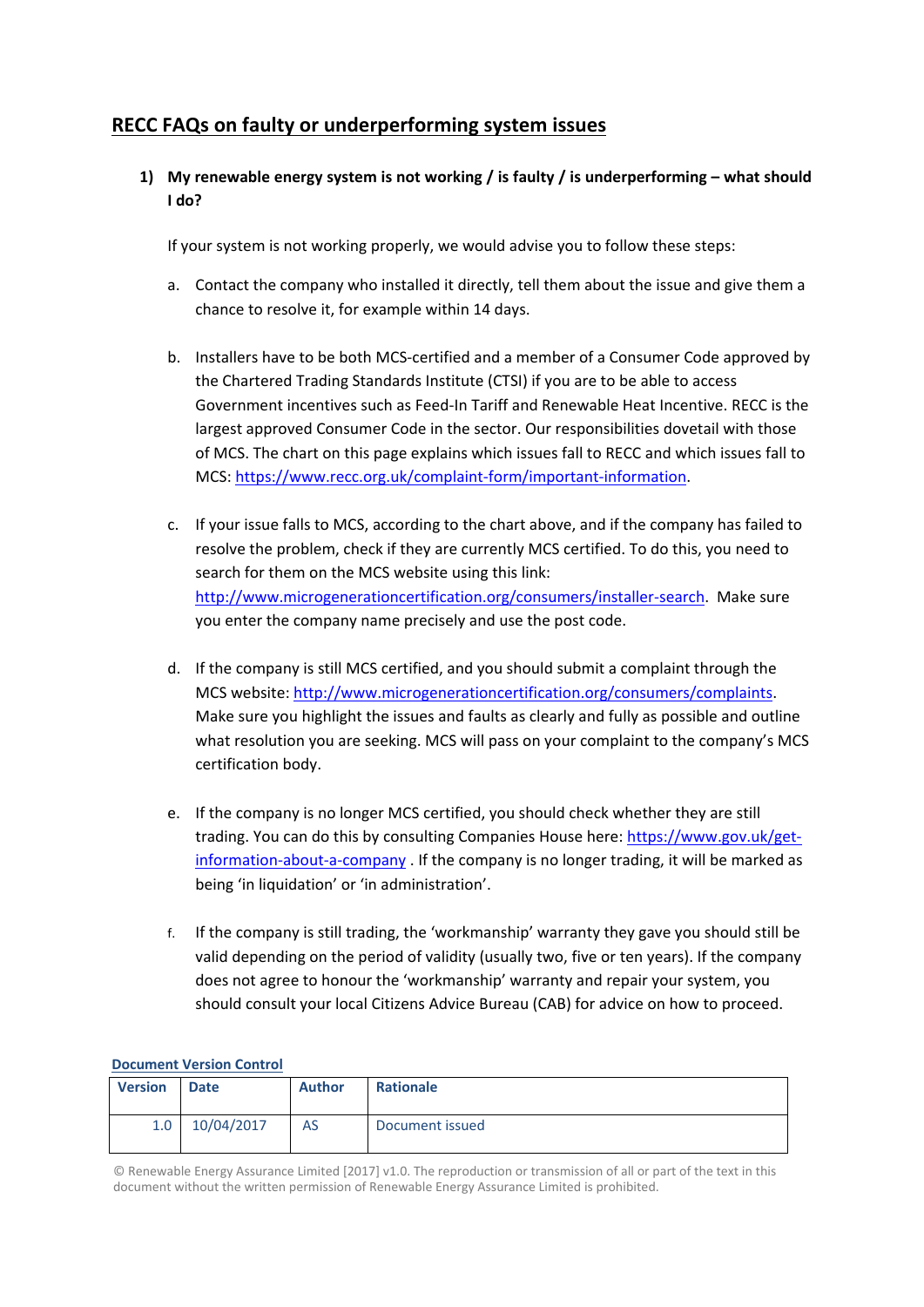You can find information on your local CAB here: https://www.citizensadvice.org.uk (if you are in England and Wales) or here: http://www.cas.org.uk (if you are in Scotland).

- g. If the company is no longer trading, you should check your paperwork to see whether you have an 'insurance‐backed warranty' policy. This will have been issued to you by an insurance provider, for example one of the ones listed here: https://www.recc.org.uk/pdf/insurance‐providers.pdf. Your installer is required to arrange an insurance‐backed warranty for you. It will have the same period of validity as the original workmanship warranty.
- h. In the event that the installer is no longer trading, the insurance provider will arrange to come and inspect your system and to make any repairs to it free of charge. If the issue is with the equipment itself, rather than the workmanship, the insurance provider will arrange for the equipment to be repaired or exchanged in line with the manufacturers' warranties.
- i. If you do not have a valid insurance-backed warranty policy, and if you have not been able to contact any of the bodies listed above, you should try to contact another certified MCS installer and ask them to inspect your system. (Put your own postcode into the search box and you will find a list of the installers based closest to you.) The installer will charge you if they carry out any remedial work, but this should be a reasonable charge, and you should be provided with a quote in advance for you to agree to. You could contact the liquidator or administrator and enquire as to whether you can submit a claim to have these costs refunded.
- j. Please be advised that, if the company is still trading, you should only contact another certified installer if the company is refusing to assist you and you do not have an insurance‐backed warranty policy. Otherwise, you risk rendering your warranty or insurance policy void.

### **2) My renewable energy system is not working / is faulty / is underperforming. There is a RECC logo is on my contract. Can RECC help me?**

- a. Contact the company who installed it directly, tell them about the issue and give them a chance to resolve it, for example within 14 days.
- b. Installers have to be both MCS‐certified and a member of a Consumer Code approved by the Chartered Trading Standards Institute (CTSI) in order for you to access Government incentives such as Feed‐In Tariff and Renewable Heat Incentive. RECC is the largest approved Consumer Code. Our responsibilities dovetail with those of MCS. The chart on this page explains which issues fall to RECC and which issues fall to MCS: https://www.recc.org.uk/complaint‐form/important‐information.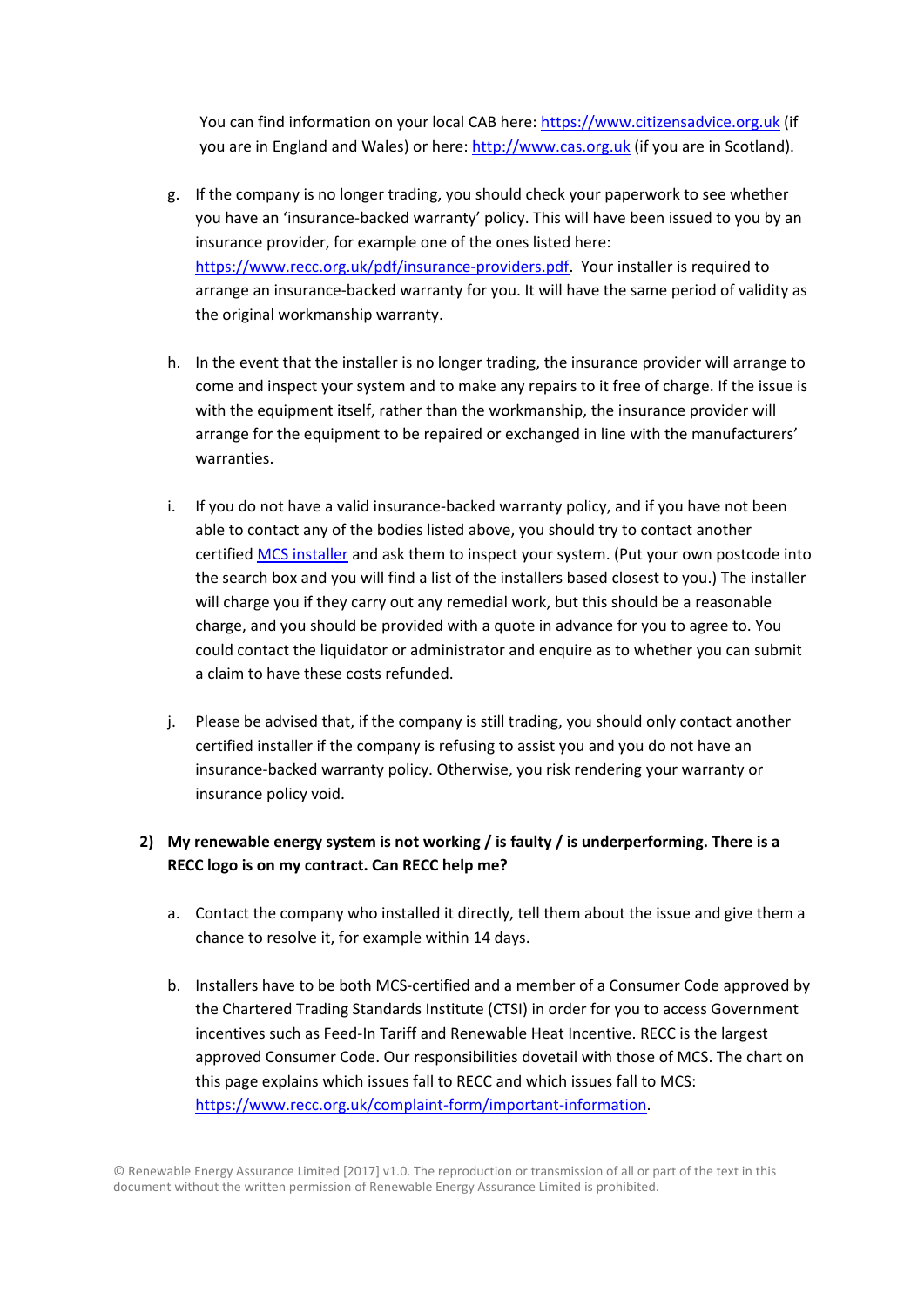- c. If your issue falls to RECC, according to the chart above, and if the company has failed to resolve the problem, check whether the company is currently a RECC member. To do this you need to search for them on the RECC website using this link: https://www.recc.org.uk/scheme/members. Make sure you enter the company name precisely and use the post code.
- d. If the company is a RECC member, you should read RECC's dispute resolution process carefully and then submit your complaint online using this link: https://www.recc.org.uk/complaint‐form. Make sure you highlight the issues and faults as clearly and fully as possible, and outline what resolution you are seeking.
- e. If the company is not listed as a member on the RECC website you can contact us to check for sure: https://www.recc.org.uk/contact. If the company is not a RECC member, you should check whether it is a member of one of the two other approved consumer codes You can contact the Home Insulation and Energy Systems Contractors Ltd (HIES) here: https://hiesold.jobreg.org.uk/hies\_member\_index; and the Glass & Glazing Federation (GGF) here: http://www.ggf.org.uk/contact. If you have checked and found that the company is not a member of any of the approved Consumer Codes then you should check to see whether it is still trading.
- f. You can check to see whether a company is still trading by consulting Companies House here: https://www.gov.uk/get-information-about-a-company. Once you have found the company you are looking for, click on its name and then on *Filing History* at the top (below the company name). In this section, find an entry regarding the appointment of a liquidator and view the PDF file attached with it in the column on the right. This page should contain contact details of the liquidator. Alternatively, click on *Insolvency* at the top and you will find details of the liquidator appointed. If the company is no longer trading, it will be marked as being 'in liquidation' or 'in administration'.
- g. If the company is in liquidation or administration you should contact the liquidator or administrator, whose details are listed on Companies House, and see whether you can submit your claim to them.
- **h.** If the company is still trading, you should contact your local Citizens Advice Bureau (CAB) for advice on how to proceed. You can find information on your local CAB here: https://www.citizensadvice.org.uk (if you are in England and Wales) or here: http://www.cas.org.uk (if you are in Scotland).

### **3) My renewable energy system isn't working / is faulty / is underperforming. The company**  who installed it is no longer trading. What can I do?

a. You should check to see whether the company is in fact still trading. You can do this by consulting Companies House here: https://www.gov.uk/get-information-about-acompany. Once you have found the company you are looking for, click on its name and

© Renewable Energy Assurance Limited [2017] v1.0. The reproduction or transmission of all or part of the text in this document without the written permission of Renewable Energy Assurance Limited is prohibited.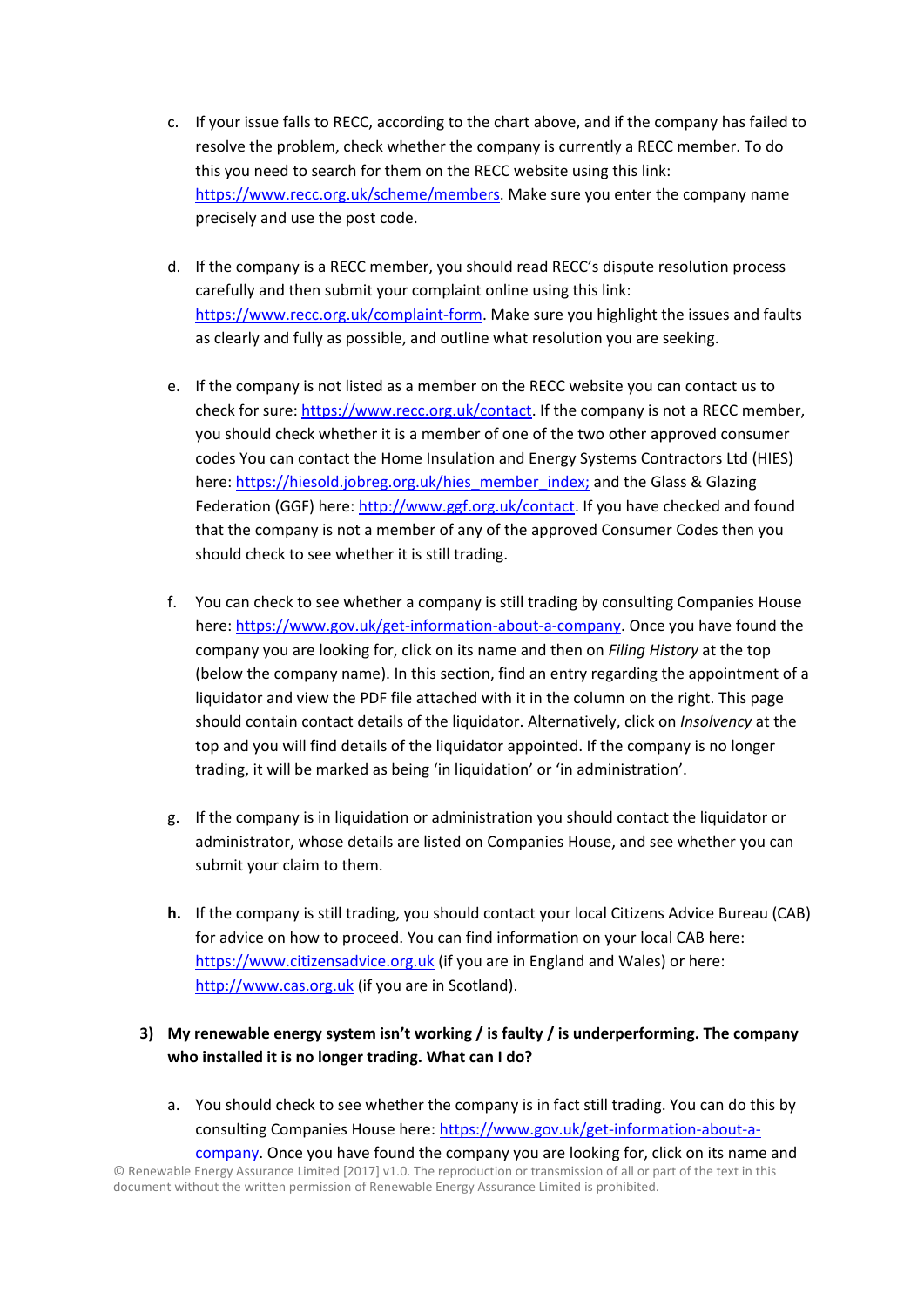then on *Filing History* at the top (below the company name). In this section, find an entry regarding the appointment of a liquidator and view the PDF file attached with it in the column on the right. This page should contain contact details of the liquidator. Alternatively, click on *Insolvency* at the top and you will find details of the liquidator appointed. If the company is no longer trading, it will be marked as being 'in liquidation', 'in administration' or 'dissolved', 'in dissolution' or 'non‐trading'.

- b. If the company is no longer trading, you should check your paperwork to see whether you have an 'insurance‐backed warranty' policy. This will have been issued to you by an insurance provider, for example one of the ones listed here: https://www.recc.org.uk/pdf/insurance‐providers.pdf. Your installer is required to arrange an insurance‐backed warranty for you. It will have the same period of validity as the original workmanship warranty.
- c. In the event that the installer is no longer trading, the insurance provider will arrange to come and inspect your system and to make any repairs to it free of charge. If the issue is with the equipment itself, rather than the workmanship, the insurance provider will arrange for the equipment to be repaired or exchanged in line with the manufacturers' warranties.
- d. If you do not have a valid insurance‐backed warranty policy, and if you have not been able to contact any of the bodies listed above, you should try to contact another certified MCS installer and ask them to inspect your system. (Put your own postcode into the search box and you will find a list of the installers based closest to you.) The installer will charge you if they carry out any remedial work, but this should be a reasonable charge, and you should be provided with a quote in advance for you to agree to. You could contact the liquidator or administrator and enquire as to whether you can submit a claim to have these costs refunded.

## **4) My renewable energy system isn't working / is faulty / is underperforming. I paid for it on finance. What can I do?**

- a. If you paid for your system by signing a finance agreement or by credit card, under Section 75 of the Consumer Credit Act 1974, the finance provider is jointly and severally liable for any breach of contract or misrepresentation by the installer. Depending on the nature of your complaint, you may wish to consider contacting the finance provider to ask them to investigate it.
- b. If the finance provider fails to resolve the complaint within 8 weeks, you are within your rights to then contact the Financial Ombudsman using these details: Enquiries and consumer helpline: 0800 023 4 567 (calls to this number are now free on mobile phones and landlines) 0300 123 9 123 (calls to this number cost no more than calls to 01 and 02 numbers)